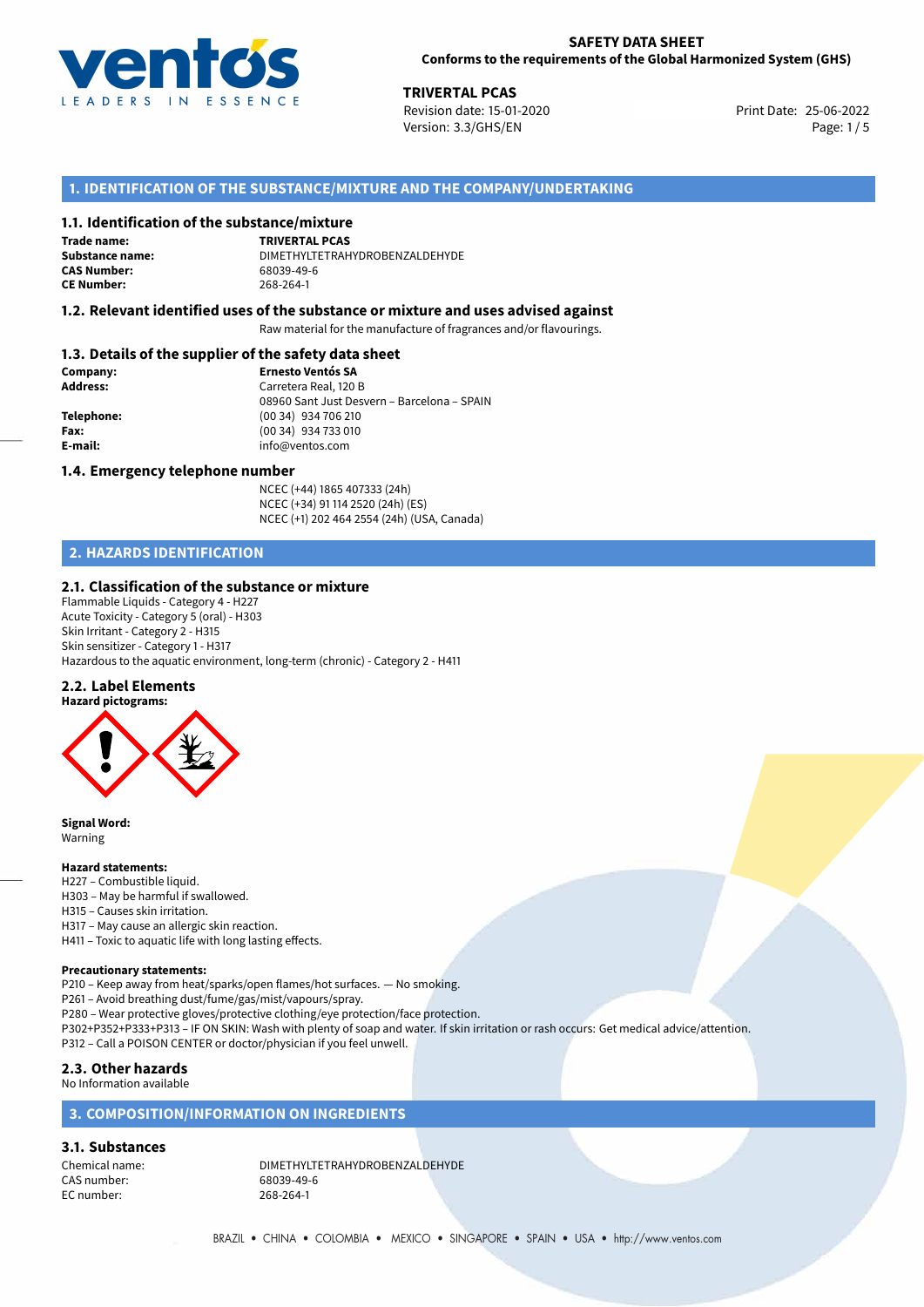

**TRIVERTAL PCAS**<br>
Revision date: 15-01-2020 **Print Date: 25-06-2022** Version: 3.3/GHS/EN Page: 2 / 5

#### **Hazardous constituents:**

| <b>Chemical Name</b>           | % (w/w)  | CAS No<br><b>EC No</b> | <b>Classification according to GHS</b>                                                                                                                    |
|--------------------------------|----------|------------------------|-----------------------------------------------------------------------------------------------------------------------------------------------------------|
| DIMETHYLTETRAHYDROBENZALDEHYDE | $>_{50}$ | 68039-49-6             | Skin Irritant - Category 2 - H315<br>Skin sensitizer - Category 1 - H317<br>Hazardous to the aquatic environment, long-term (chronic) - Category 2 - H411 |

[See the full text of the hazard statements in section 16.](#page-4-0)

#### **3.2. Mixtures**

Not applicable.

# **4. FIRST-AID MEASURES**

## **4.1. Description of necessary first aid measures**

| Ingestion:    | Rinse mouth with water.                                                                                               |
|---------------|-----------------------------------------------------------------------------------------------------------------------|
|               | Obtain medical advice.                                                                                                |
|               | Keep at rest. Do not induce vomiting.                                                                                 |
| Eye contact:  | In case of contact with eyes, rinse immediately with plenty of water for at least 15 minutes and seek medical advice. |
| Inhalation:   | Remove person to fresh air and keep at rest.                                                                          |
|               | Seek immediate medical advice.                                                                                        |
| Skin contact: | Take off immediately all contaminated clothing.                                                                       |
|               | Thoroughly wash affected skin with soap and water.                                                                    |
|               | Seek medical attention if symptoms persist.                                                                           |

# **4.2. Most important symptoms and effects, both acute and delayed**

No information available.

### **4.3. Indication of any immediate medical attention and special treatment needed**

No information available.

# **5. FIRE-FIGHTING MEASURES**

### **5.1. Extinguishing Media**

Water spray, carbon dioxide, dry chemical powder or appropriate foam. For safety reasons do not use full water jet.

#### **5.2. Special hazards arising from the substance or mixture**

Known or Anticipated Hazardous Products of Combustion: Emits toxic fumes under fire conditions.

#### **5.3. Advice for firefighters**

High temperatures can lead to high pressures inside closed containers. Avoid inhalation of vapors that are created. Use appropriate respiratory protection. Do not allow spillage of fire to be poured into drains or watercourses. Wear self-contained breathing apparatus and protective clothing.

# **6. ACCIDENTAL RELEASE MEASURES**

#### **6.1. Personal precautions, protective equipment and emergency procedures**

Evacuate surronding areas. Ensure adequate ventilation. Keep unnecessary and unprotected personnel from entering. Do not breathe vapor/spray. Avoid contact with skin and eyes. Information regarding personal protective measures: see section 8.

#### **6.2. Environmental precautions**

To avoid possible contamination of the environment, do not discharge into any drains, surface waters or groundwaters.

#### **6.3. Methods and materials for containment and cleaning up**

Cover with an inert, inorganic, non-combustible absorbent material (e.g. dry-lime, sand, soda ash). Place in covered containers using non-sparking tools and transport outdoors. Avoid open flames or sources of ignition (e.g. pilot lights on gas hot water heater). Ventilate area and wash spill site after material pickup is complete.

#### **6.4. Reference to other sections**

Information regarding exposure controls, personal protection and disposal considerations can be found in sections 8 and 13.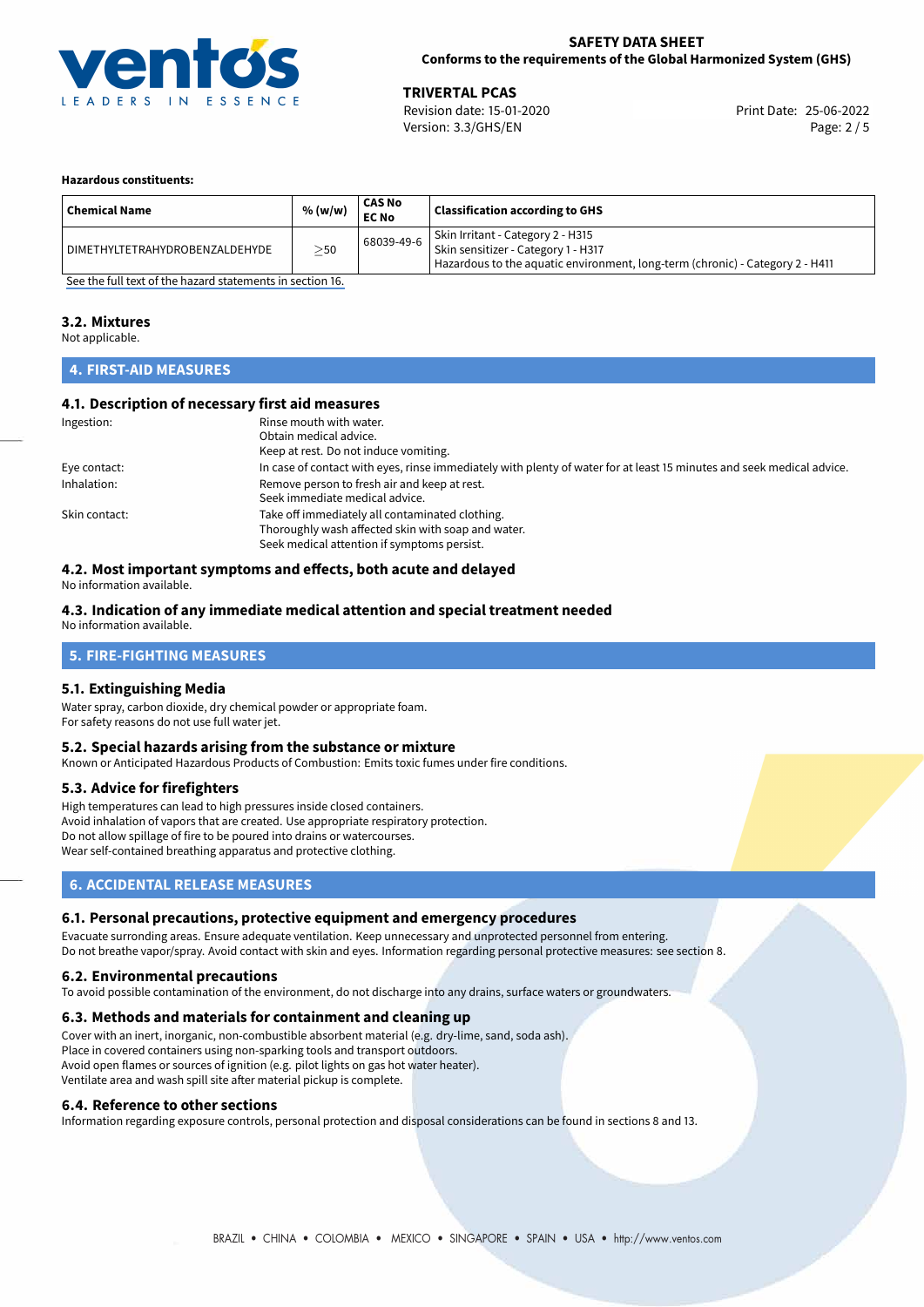

**TRIVERTAL PCAS**<br>
Revision date: 15-01-2020 **Print Date: 25-06-2022** Version: 3.3/GHS/EN Page: 3 / 5

# **7. HANDLING AND STORAGE**

# **7.1. Precautions for safe handling**

Do not store or handle this material near food or drinking water. Do not smoke. Avoid contact with the eyes, skin and clothing. Wear protective clothing and use glasses. Observe the rules of safety and hygiene at work. Keep in the original container or an alternative made from a compatible material.

# **7.2. Conditions for safe storage, including any incompatibilities**

Store in tightly closed and preferably full containers in a cool, dry and ventilated area, protected from light. Keep away from sources of ignition (e.g. hot surfaces, sparks, flame and static discharges). Keep away from incompatible materials (see section 10).

#### **7.3. Specific end use(s)**

No information available.

**8. EXPOSURE CONTROLS AND PERSONAL PROTECTION**

# **8.1. Control parameters**

Components with occupational exposure limits: None known.

#### **8.2. Exposure controls**

Measures should be taken to prevent materials from being splashed into the body. Provide adequate ventilation, according to the conditions of use. Use a mechanical exhaust if required.

#### **8.3. Individual protection measures, such as personal protective equipment**

| Eye/Face protection:             | Chemical safety goggles are recommended. Wash contaminated goggles before reuse.                                                            |
|----------------------------------|---------------------------------------------------------------------------------------------------------------------------------------------|
| Hand Protection:                 | Chemical-resistant gloves are recommended. Wash contaminated gloves before reuse.                                                           |
| Body protection:                 | Personal protective equipment for the body should be selected based on the task being performed and the risks<br>involved.                  |
| Respiratory Protection:          | In case of insufficient ventilation, use suitable respiratory equipment.                                                                    |
| Environmental exposure controls: | Emissions from ventilation or process equipment should be checked to ensure they comply with environmental<br>protection legislation.       |
|                                  | In some cases, filters or engineering modifications to the process equipment will be necessary to reduce emissions to<br>acceptable levels. |
|                                  |                                                                                                                                             |

# **9. PHYSICAL AND CHEMICAL PROPERTIES**

### **9.1. Information on basic physical and chemical properties**

| Appearance:                            | Liquid                       |
|----------------------------------------|------------------------------|
| Colour:                                | Conforms to standard         |
| Odour:                                 | Conforms to standard         |
| Odour theshold:                        | Not determined               |
| pH:                                    | Not determined               |
| Melting point/freezing point:          | Not determined               |
| Boling point/boiling range (°C):       | 100 (30 mm hg)               |
| Flash point:                           | $66^{\circ}$ C               |
| Evaporation rate:                      | Not determined               |
| Flammability:                          | Not determined               |
| Lower flammability/Explosive limit:    | Not determined               |
| Upper flammability/Explosive limit:    | Not determined               |
| Vapour pressure:                       | Not determined               |
| Vapour Density:                        | Not determined               |
| Density:                               | $0,933-0,941$ g/mL (20°C)    |
| Relative density:                      | $0,933 - 0,941(20^{\circ}C)$ |
| Water solubility:                      | <b>INSOLUBLE IN WATER</b>    |
| Solubility in other solvents:          | 1:3 IN ETHANOL 70°           |
| Partition coefficient n-octanol/water: | Not determined               |
| Auto-ignition temperature:             | Not determined               |
| Decomposition temperature:             | Not determined               |
| Viscosity, dynamic:                    | Not determined               |
| Viscosity, kinematic:                  | Not determined               |
| Explosive properties:                  | Not determined               |
| Oxidising properties:                  | Not determined               |
|                                        |                              |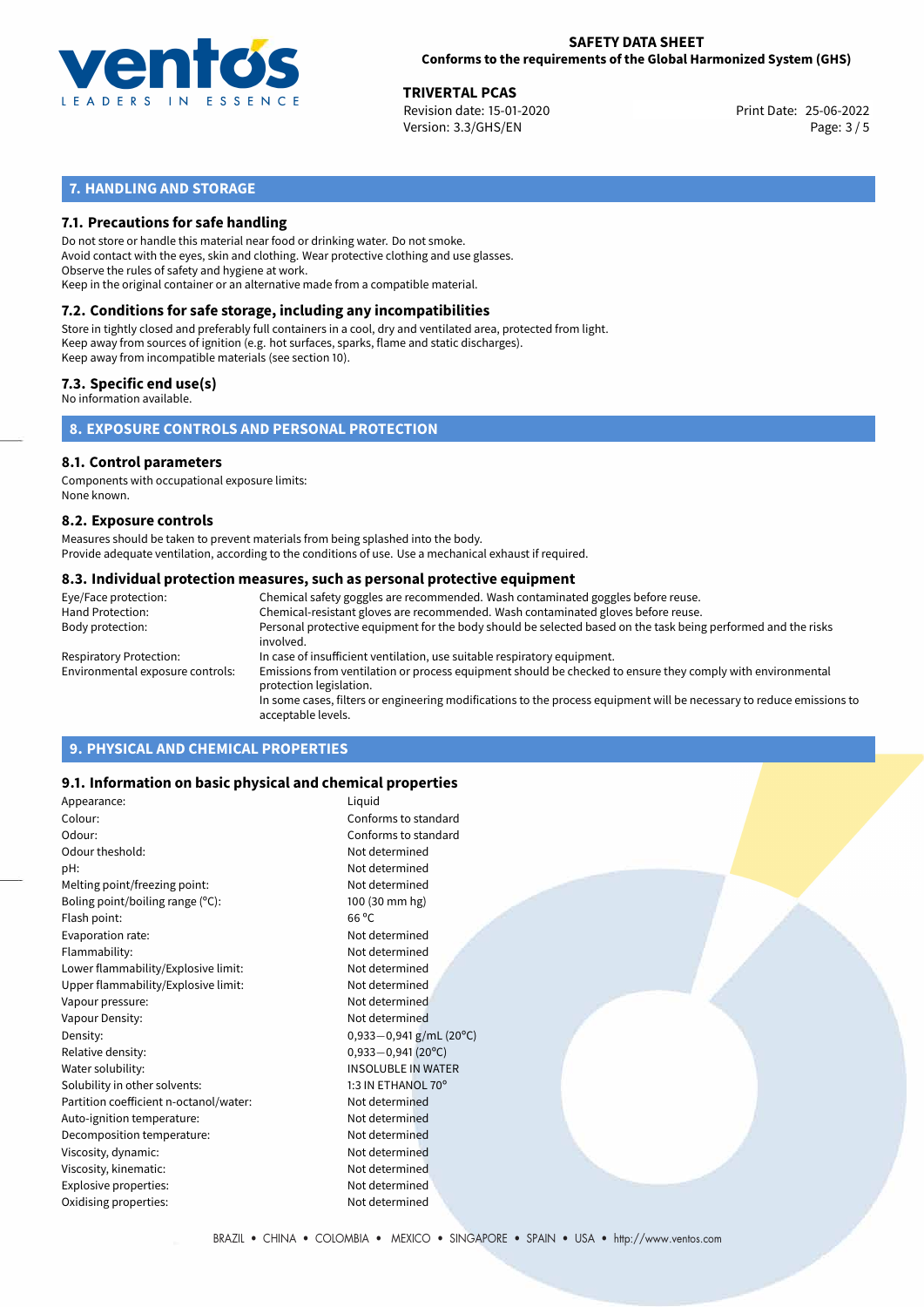

**TRIVERTAL PCAS**<br>
Revision date: 15-01-2020 **Print Date: 25-06-2022** Version: 3.3/GHS/EN Page: 4 / 5

# **10. STABILITY AND REACTIVITY**

#### **10.1. Reactivity**

No hazardous reactions if stored and handled as prescribed/indicated.

#### **10.2. Chemical stability**

The product is stable if stored and handled as prescribed/indicated.

#### **10.3. Possibility of hazardous reactions**

No hazardous reactions if stored and handled as prescribed/indicated.

#### **10.4. Conditions to Avoid**

Conditions to Avoid: Excessive heat, flame or other ignition sources.

#### **10.5. Incompatible materials**

Avoid contact with strong acids and bases and oxidizing agents.

#### **10.6. Hazardous decomposition products**

During combustion may form carbon monoxide and unidentified organic compounds.

# **11. TOXICOLOGICAL INFORMATION**

| <b>Acute toxicity</b>                    | May be harmful if swallowed.                                              |
|------------------------------------------|---------------------------------------------------------------------------|
| <b>Skin corrosion/irritation</b>         | Causes skin irritation.                                                   |
| Serious eye damage/irritation            | Based on the data available, the criteria for classification are not met. |
| <b>Respiratory or skin sensitisation</b> | May cause an allergic skin reaction.                                      |
| <b>Germ cell mutagenicity</b>            | Based on the data available, the criteria for classification are not met. |
| Carcinogenicity                          | Based on the data available, the criteria for classification are not met. |
| <b>Reproductive toxicity</b>             | Based on the data available, the criteria for classification are not met. |
| <b>STOT-single exposure</b>              | Based on the data available, the criteria for classification are not met. |
| <b>STOT-repeated exposure</b>            | Based on the data available, the criteria for classification are not met. |
| <b>Aspiration hazard</b>                 | Based on the data available, the criteria for classification are not met. |

# **12. ECOLOGICAL INFORMATION**

#### **12.1. Toxicity**

**Assessment:** Toxic to aquatic life with long lasting effects. **Experimental/calculated data:** No information available.

#### **12.2. Degradability**

No information available.

#### **12.3. Bioaccumulative potential** No information available.

**12.4. Soil mobility** No information available.

# **12.5. Other adverse effects**

See also sections 6, 7, 13 and 15 Do not allow to get into waste water or waterways.

# **13. DISPOSAL CONSIDERATIONS**

#### **13.1. Waste treatment methods**

Dispose of in accordance with national and local environmental regulations.